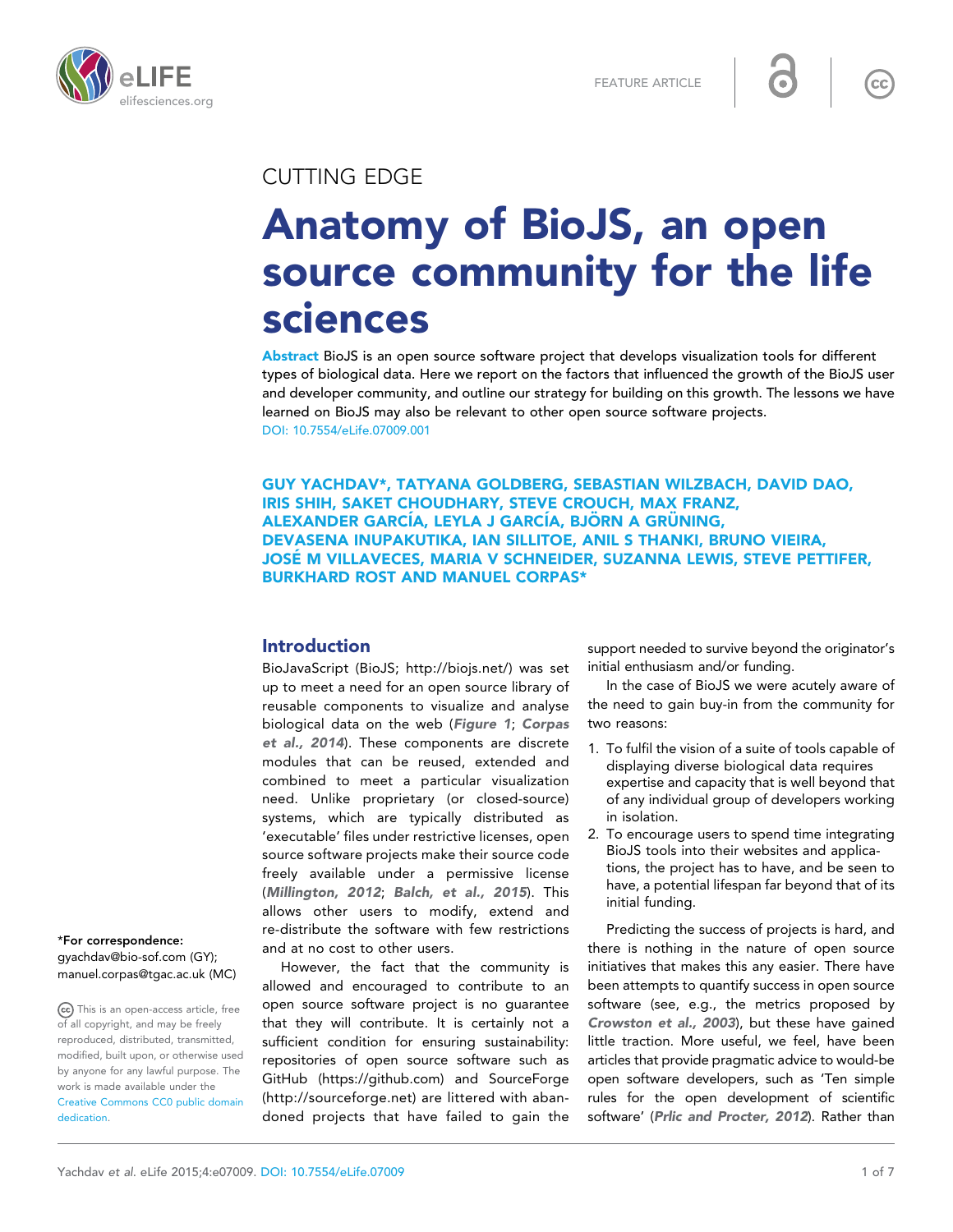<span id="page-1-0"></span>

Feature article Cutting edge | Anatomy of BioJS, an open source community for the life sciences



Figure 1. Examples of BioJS tools. Tree Viewer (visualization of phylogeny data in a tree-like graph); MSA Viewer (visualization and analysis of multiple sequence alignments); Proteome (multilevel visualization of proteomes in UniProt; [The UniProt Consortium, 2015](#page-6-0)); 3D structures (visualization of protein structures); Dot-bracket (visualization of RNA secondary structures); Muts-needle plot (presentation of mutation distribution across protein sequences). Protein Feature Viewer (visualization of position-based annotations in protein sequences); Plasmids (visualization of DNA plasmids); Pathway visualization (visualization of data from Pathway Commons; [Cerami et al., 2011](#page-5-0)). Note that all visualization tools are native to the browser and do not require any specialized software (such as Adobe flash, Java Virtual Machine or Microsoft Silverlight) to be installed or loaded. [DOI: 10.7554/eLife.07009.002](http://dx.doi.org/10.7554/eLife.07009.002)

> repeating or re-working the general-purpose recommendations of others, here we describe what we have learned from the BioJS project.

#### Project evolution

BioJS was initially developed in 2012 through a collaboration between the European Bioinformatics Institute (EMBL-EBI) and The Genome Analysis Centre (TGAC). The project began as a set of individual graphical components deposited in a bespoke online registry. Since then it has expanded into a community of 41 code contributors spread across four continents, a Google Group forum with more than 150 members [\(https://groups.google.](https://groups.google.com/forum/#!forum/biojs) [com/forum/#!forum/biojs\)](https://groups.google.com/forum/#!forum/biojs), and 15 published papers (as of May 2015). The project's first paper, published in 2013 ([Gomez, et al., 2013](#page-5-0)), has been cited 31 times to date.

The BioJS registry ([http://biojs.io\)](http://biojs.io/) offers a modern platform for fast and customizable access to components. The registry provides a centralized resource where deposited components can be discovered, tested and downloaded at the push of a button. BioJS components are organized as packages. This modular approach reduces duplication of effort and has been used by other projects, such as BioGem ([Bonnal, et al., 2012](#page-5-0)). Several recognized projects and institutions have already shown commitment to BioJS by utilizing and developing components: examples of this include PredictProtein ([Yachdav](#page-6-0) [et al., 2014](#page-6-0)), CATH ([Sillitoe et al., 2013](#page-6-0)), Genome3D ([Lewis et al., 2013](#page-5-0)), Reactome ([Croft et al., 2014](#page-5-0)), Expression Atlas ([Petryszak](#page-5-0) [et al., 2014](#page-5-0)), Ensembl ([Cunningham et al., 2015](#page-5-0)), InterMine ([Smith et al., 2012](#page-6-0)), PolyMarker ([Ramirez-Gonzalez et al., 2015](#page-6-0)) and the TGAC Browser [\(http://browser.tgac.ac.uk\)](http://browser.tgac.ac.uk/).

# Building and growing an open source community

In this section we discuss the factors that, we believe, have played an important role in the growth of the BioJS open source community.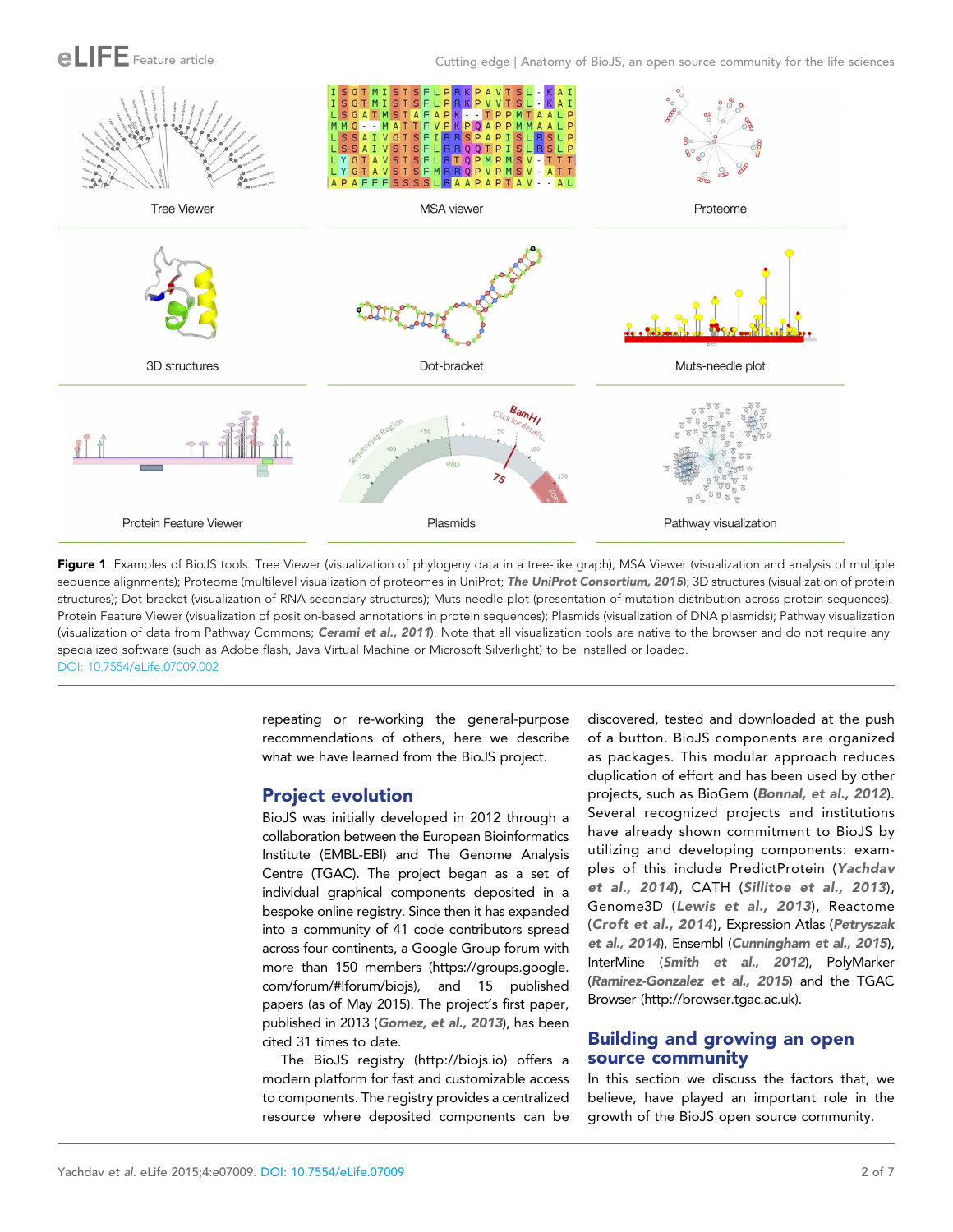#### Clear mission and vision statements for the project

A vision is an ambitious aim that clearly states the value that the project adds. BioJS's vision is that 'every online biological dataset in the world should be visualized with BioJS tools'. This vision statement communicates the way that BioJS aims to 'change the world'. The members of our community are energized and motivated to contribute to this worthy cause. We also have a mission statement that describes what we do in order to achieve the our vision: 'we develop an opensource library of JavaScript components to visualize biological data'. Whereas the vision is broad, ambitious and overarching, the mission statement is more practical and actionable. Having both a mission statement and a vision helps the BioJS community define what to do and who we are.

#### Aligning interests with the wider community

BioJS aims to create the largest, most comprehensive repository of JavaScript-based tools that visualize online biological data. Many research groups that generate and make their data available will benefit if we are successful. Groups developing new components will now find that a host of core JavaScript functionality (I/O, parsers, basic visualization) is already available as part of the BioJS library. This creates an ecosystem where new contributors can plug into and extend existing components according to their needs and preferences. Furthermore, developers can leverage the visibility of the BioJS registry to increase the exposure of their own tools, and attract community adoption and feedback. Creating incentives for developers to add their tools into BioJS aligns the interest of many groups with our own project. This in turn has many benefits: (1) group leaders are more inclined to expend scarce resources that advance both their own and BioJS's goals; (2) the BioJS community grows as more participants find that their own goals are aligned with those of BioJS; and (3) some people who join the project may become long-term participants or even become evangelists who promote the project to others. Aligning interests with the community is crucial to grow contribution for projects that lack funding: indeed, the development of 27 components was done by groups that are not directly affiliated with BioJS, but who appreciated the value of contributing to BioJS and decided to integrate the components they had developed into the registry.

#### Low technological barriers

Shared interests and goals may not be enough if contributing to a project involves significant and costly technical effort, so we have designed BioJS such that a potential contributor is faced with a relatively small set of technical requirements: s/he needs to know JavaScript, to ensure that their component conforms to the NPM package manager [\(https://www.npmjs.com](https://www.npmjs.com/)), and to follow some simple naming conventions; contributors are not required to understand the core system. Moreover, multiple parallel contributions can be worked on at once, eliminating cross-development dependencies and affording contributors independence in creating their own components.

#### Detailed and complete documentation and tutorials

The educational section of the BioJS website [\(http://edu.biojs.net\)](http://edu.biojs.net/) includes a comprehensive tutorial tailored for different types and levels of developers. Newcomers will find that the 'getting started' section sheds light on what the project is about and how core concepts (such as packaging) help to achieve modularity. Tutorials offer a step-by-step set of instructions on how to create a new BioJS component and detail the two-step process for publishing components. Contributors can then 'graduate' to the more advanced and detailed sections of the tutorial to explore the nuances of BioJS packages, components, the registry and the JavaScript technologies development stack. Good documentation is crucial for an open source project such as BioJS as it helps to 'flatten' the learning curve and thus promote participation, contribution and ultimately adoption.

#### An open, fair and inclusive recognition strategy

BioJS's recognition strategy aims to be as inclusive and fair as possible. In 2013 we published an 'Application Note' in Bioinformatics including all contributing members, and in 2014 we published a collection of 14 articles in F1000RESEARCH that provided an update on the project at the time ([Corpas, et al., 2014](#page-5-0)). By allowing publication of independent BioJS components as separate 'Application Note'-type articles, we have enabled contributors who spend most of their time on voluntary basis to claim ownership and gain recognition for the work they do.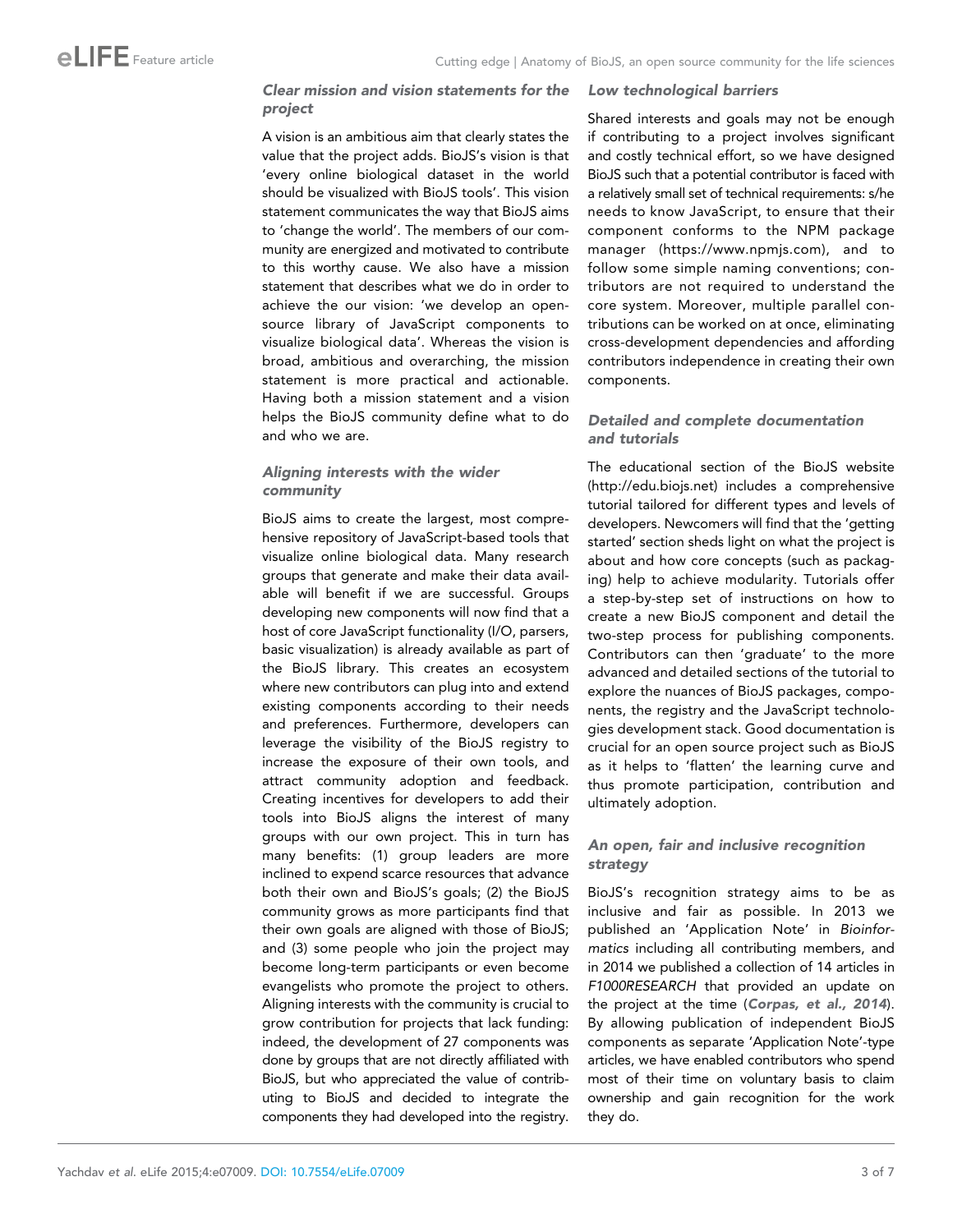# Prompt and unfailingly positive communication

We have created several channels of communication to respond to needs of different project stakeholders. Our Gitter channel [\(https://gitter.](https://gitter.im/biojs) [im/biojs\)](https://gitter.im/biojs), which currently includes 47 members, is a public chat-room that is directly linked to our GitHub repository. Developers use the Gitter channel to announce new commits, bug fixes, patches and forks. Questions and answers about source code are posted to the room on a daily basis and, as a matter of principle, the core development team attempts to provide immediate responses on the Gitter channel. A timely response is crucial for keeping volunteers engaged and demonstrating the vitality of the project. The positive tone and friendly conduct on the chat room and mailing list also exemplify the inclusive ethos of the BioJS community.

#### Early decentralization of responsibilities

Since its early days the BioJS community has adopted a culture that encourages and supports members who wish to assume direct responsibility for parts of the project. As a result, we do not have one central 'benevolent dictator', but rather a core group of motivated and committed community members.

# Promotion of the project through outreach and education

Time spent on promoting, evangelizing and networking is one of the most fruitful investments in the community. We regularly schedule tutorials, talks and meetings at events such as VizBi, ECCB, ISMB and its satellite meeting BOSC, as these are natural venues to connect with our target audience. BioJS first organized a half-day tutorial at the 2014 VizBi conference (held in Heidelberg, Germany) where 12 participants got hands-on experience in creating and adding new components to the registry. Later that year five coders travelled to Munich, Germany, to participate in the first ever BioJS hackathon, an event that gave birth to BioJS 2.0. Other hackathons, workshops and tutorials have been held in different venues across Europe and the US, aimed at increasing the visibility of the project and promoting contribution. During the winter semester of 2015 the Technical University of Munich ran an undergraduate level biological data visualization course in which 24 students were introduced

to BioJS and contributed 11 components to the registry.

# Being 'cool' by joining community development programs

While many in science would prefer to just focus on traditional research activities, we discovered that joining high-profile programs, such as the Google Summer of Code (GSoC) program, was a highly effective way to advance the project goals. Such programs offer outstanding opportunities to interact with the best and the brightest students. The GSoC program offers student developers stipends to write code for various open source software projects, and BioJS received sponsorship for five GSoC internship positions in 2014. The impact of entering this program was immediate: we saw a sharp increase in the number of subscriptions to our community mailing list (from ∼40 members to nearly 100) in less than a month. The impact is also long lasting as we now have five peerreviewed articles underway, describing projects that broaden the scope of the BioJS library and make it more useful for our community. Moreover, two of the students from the GSoC program (SW, DD) have now become members of the core group and, led by SW, have themselves orchestrated a series of hackathons in which BioJS was transitioned to version 2.0. The PhyloWidget project has also benefitted from the GSoC program ([Jordan and Piel, 2008](#page-5-0)).

The BioJS project has also received support from the UK Software Sustainability Institute [\(http://www.software.ac.uk/open-call\)](http://www.software.ac.uk/open-call) to assess and help improve BioJS (by, e.g., evaluating documentation, code maintainability and the ease of development).

# Comparable approaches from other open-source communities

None of the points raised above are unique to BioJS as there are a number of other open source software projects in the life sciences. For instance, Cytoscape.js ([http://js.cytoscape.](http://js.cytoscape.org/) [org](http://js.cytoscape.org/)), an open source community developing a web-based viewer for the Cytoscape network viewer ([Shannon, et al., 2003](#page-6-0)), is also mostly decentralized, being organized through some simple rules and with a community of contributors from both the public and private sectors. These contributors add new features to the library and discuss new feature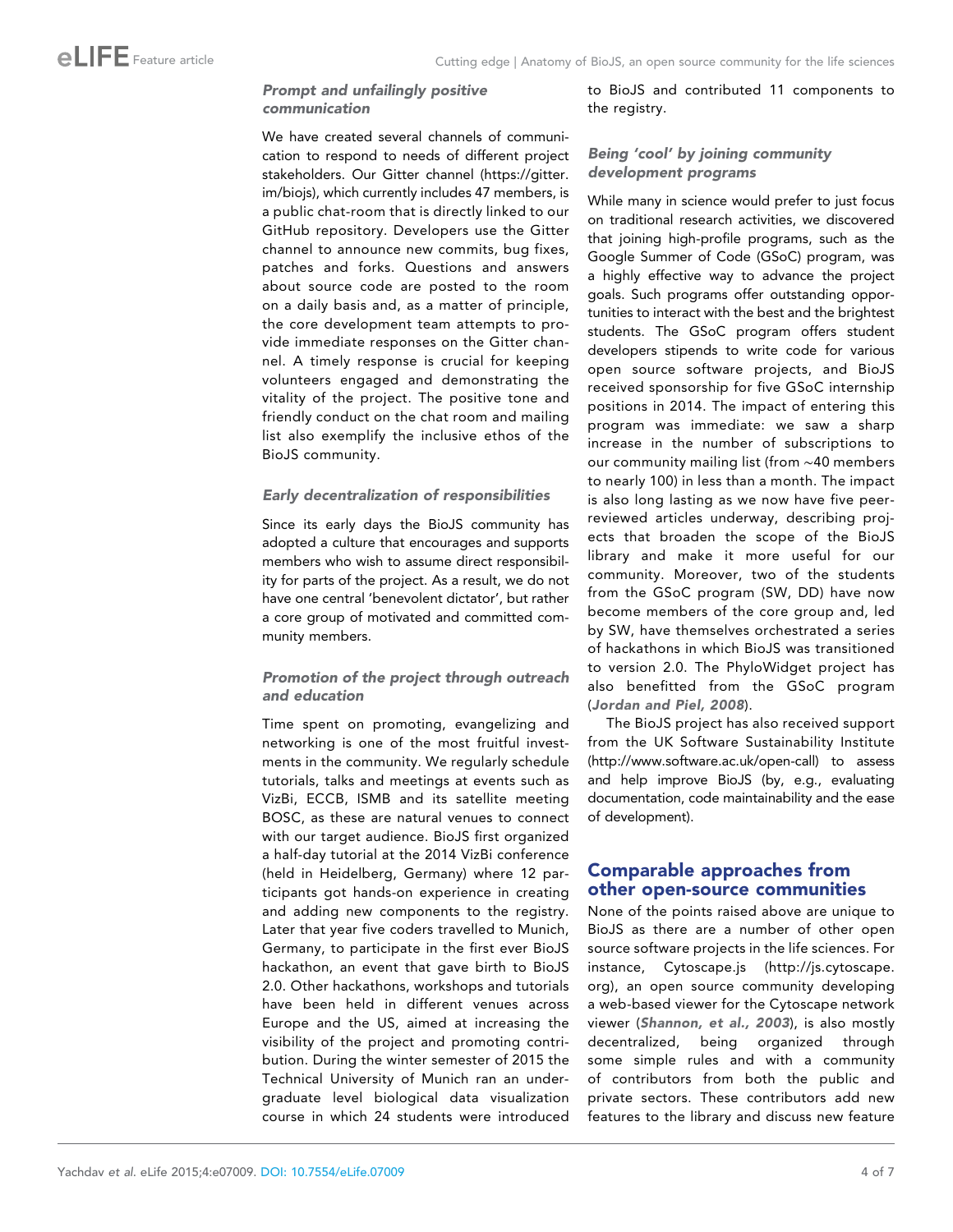ideas and bug reports. However, code contributions (i.e., pull requests) do require centralized review before merging into the main codebase.

The Galaxy project ([Giardine, et al., 2005](#page-5-0); [Blankenberg, et al., 2010](#page-5-0); [Goecks, et al., 2010](#page-5-0)) is making advanced bioinformatics software accessible to biologists by directly providing an intuitive web interface to these applications. The Galaxy software enables the reproduction of computational research workflows by capturing and organizing the pipeline's layout and components into re-runnable protocols. The project also makes use of public collaboration tools to coordinate code contributions with the development community, and it maintains a dedicated portal (<https://biostar.usegalaxy.org/>) to communicate and support its user base. Like BioJS, the Galaxy core framework can be easily extended by plugins of all kinds, and the Galaxy core team offers the Galaxy ToolShed to distribute and share all these extensions in an App-Store like fashion. The annual Galaxy Community Conference (GCC) also attracts more than 200 participants and offers a variety of workshops and a hackathon.

The Bionode project [\(http://www.bionode.io](http://www.bionode.io/)) aims to provide modular, scalable and highly reusable tools for bioinformatics analysis. The community that surrounds this project is mainly composed of bioinformaticians and JavaScript (Node.js) developers who dedicate their time either as a hobby or because they need to add a feature (or fix a bug) for their own projects. Bionode is very open to any kind of contribution and does not enforce too many rules or governance to the community.

#### Conclusions

Life science open source communities have their own special peculiarities and motivations. We have presented a compilation of experiences that, in our view, have helped BioJS to become a robust international project within a relatively short period of time. Apart from fostering the right skills and technical experience to develop BioJS, we have established formal means to reward contributors, to keep the community members motivated, and to increase our impact. If used with care and fairness, recognition can be a powerful lever with which to build communities. We believe that some of the lessons we have learned and the practices we have established will help others to build similarly robust open source projects and communities.

#### Acknowledgements

We thank Henning Hermjakob and Rafael Jimenez, who founded and supported BioJS through its early days, and John Gómez, who developed the first release of the BioJS library. We also thank Ian Mulvany for helping us to define and refine our vision.

#### Funding

| Funder                                                                         | Grant<br>reference Author |                                                       |
|--------------------------------------------------------------------------------|---------------------------|-------------------------------------------------------|
| Biotechnology and<br><b>Biological Sciences</b><br>Research Council<br>(BBSRC) |                           | Manuel Corpas,<br>Anil S Thanki,<br>Maria V Schneider |
| Google                                                                         |                           | Sebastian<br>Wilzbach,<br>David Dao                   |
| Engineering and<br><b>Physical Sciences</b><br>Research Council<br>(EPSRC)     | EP/<br>H043160/1          | Steve Crouch,<br>Devasena<br>Inupakutika              |

The funders had no role in study design, data collection and interpretation, or the decision to submit the work for publication.

#### Author contributions

GY, TG, MC, Conception and design, Drafting or revising the article; SW, DD, IS, SC, BAG, IS, AST, BV, JMV, MVS, SL, Contributed unpublished essential data or reagents; SC, MF, AG, SP, BR, Drafting or revising the article; LJG, DI, Drafting or revising the article, Contributed unpublished essential data or reagents

Guy Yachday Bioinformatik, Technische Universität München, Garching, Germany; TUM Graduate School, Center of Doctoral Studies in Informatics and its Applications, Technische Universität München, Garching, Germany and Biosof LLC, New York, United States Tatyana Goldberg Bioinformatik, Technische Universität München, Garching, Germany and TUM Graduate School, Center of Doctoral Studies in Informatics and its Applications, Technische Universität München, Garching, Germany

Sebastian Wilzbach Bioinformatik, Technische Universität München, Garching, Germany

David Dao Bioinformatik, Technische Universität München, Garching, Germany

Iris Shih Bioinformatik, Technische Universität München, Garching, Germany

Saket Choudhary Molecular and Computational Biology, University of Southern California, Los Angeles, United States

**b** <http://orcid.org/0000-0001-5202-7633>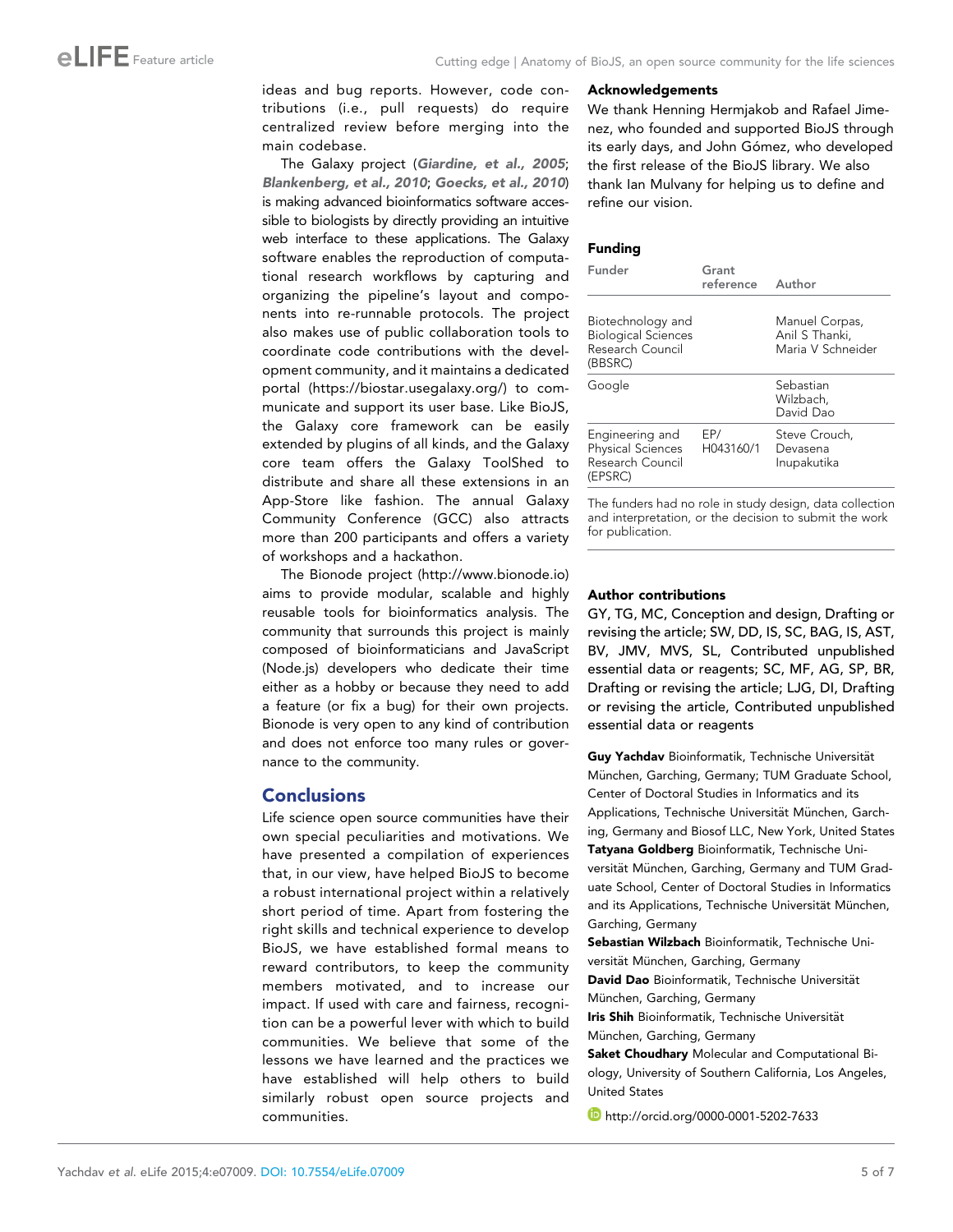<span id="page-5-0"></span>Steve Crouch Web and Internet Science, University of Southampton, Southampton, United Kingdom Max Franz Banting and Best Department of Medical Research, Donnelly Centre for Cellular and Biomolecular Research, University of Toronto, Toronto, Canada Alexander García Linkingdata I/O LLC, Austin, United States

Leyla J García European Molecular Biology Laboratory-European Bioinformatics Institute, Cambridge, United Kingdom

Björn A Grüning Bioinformatics Group, Department of Computer Science and Centre for Biological Systems Analysis, University of Freiburg, Freiburg, Germany

<http://orcid.org/0000-0002-3079-6586>

Devasena Inupakutika Web and Internet Science, University of Southampton, Southampton, United Kingdom

Ian Sillitoe Institute of Structure and Molecular Biology, University College London, London, United Kingdom Anil S Thanki The Genome Analysis Centre, Norwich, United Kingdom

Bruno Vieira School of Biological and Chemical Sciences, Queen Mary University of London, London, United Kingdom

<http://orcid.org/0000-0002-4878-6431>

José M Villaveces Max Planck Institute of Biochemistry, Planegg, Germany

Maria V Schneider The Genome Analysis Centre, Norwich, United Kingdom

Suzanna Lewis Lawrence Berkeley National Laboratory, Berkeley, United States

Steve Pettifer School of Computer Science, The University of Manchester, Manchester, United Kingdom Burkhard Rost Bioinformatik, Technische Universität München, Garching, Germany; TUM Graduate School, Center of Doctoral Studies in Informatics and its Applications, Technische Universität München, Garching, Germany and Biosof LLC, New York, United States Manuel Corpas The Genome Analysis Centre, Norwich, United Kingdom

Competing interests: The authors declare that no competing interests exist.

Received 14 February 2015

Accepted 20 June 2015 Published 08 July 2015

#### References

Balch C, Arias-Pulido H, Banerjee S, Lancaster AK, Clark KB, Perilstein M, Hawkins B, Rhodes J, Sliz P, Wilkins J, et al. 2015. Science and technology consortia in U.S. biomedical research: a paradigm shift in response to unsustainable academic growth. BioEssays 37:119–122. [doi: 10.1002/bies.201400167.](http://dx.doi.org/10.1002/bies.201400167)

Blankenberg D, Von Kuster G, Coraor N, Ananda G, Lazarus R, Mangan M, Nekrutenko A, Taylor J. 2010. Galaxy: a web-based genome analysis tool for experimentalists. Current Protocols in Molecular Biology 19:19–21. [doi: 10.1002/0471142727.](http://dx.doi.org/10.1002/0471142727.mb1910s89) [mb1910s89](http://dx.doi.org/10.1002/0471142727.mb1910s89).

Bonnal RJ, Aerts J, Githinji G, Goto N, MacLean D, Miller CA, Mishima H, Pagani M, Ramirez-Gonzalez R, Smant G, et al. 2102. Biogem: an effective toolbased approach for scaling up open source software development in bioinformatics. Bioinformatics 28: 1035–1037. [doi: 10.1093/bioinformatics/bts080.](http://dx.doi.org/10.1093/bioinformatics/bts080) Cerami EG, Gross BE, Demir E, Rodchenkov I, Babur O, Anwar N, Schultz N, Bader GD, Sander C. 2011. Pathway commons, a web resource for biological pathway data. Nucleic Acids Research 39:D685–D690. [doi: 10.1093/nar/gkq1039](http://dx.doi.org/10.1093/nar/gkq1039).

Corpas M, Jimenez R, Carbon SJ, García A, Garcia L, Goldberg T, Gomez J, Kalderimis A, Lewis SE, Mulvany I, et al. 2014. BioJS: an open source standard for biological visualisation—its status in 2014. F1000Research 3:55. [doi: 10.12688/f1000research.3-](http://dx.doi.org/10.12688/f1000research.3-55.v1) [55.v1](http://dx.doi.org/10.12688/f1000research.3-55.v1).

Croft D, Mundo AF, Haw R, Milacic M, Weiser J, Wu G, Caudy M, Garapati P, Gillespie M, Kamdar MR, et al. 2014. The Reactome pathway knowledgebase. Nucleic Acids Research 42:D472–D477. [doi: 10.1093/nar/](http://dx.doi.org/10.1093/nar/gkt1102) [gkt1102.](http://dx.doi.org/10.1093/nar/gkt1102)

Crowston K, Annabi H, Howison J. 2003. Defining open source software project success. Proceedings of the International Conference on Information Systems. Cunningham F, Amode MR, Barrell D, Beal K, Billis K, Brent S, Carvalho-Silva D, Clapham P, Coates G, Fitzgerald S, et al. 2015. Ensembl. Nucleic Acids Research 43:D662–D669. [doi: 10.1093/nar/gku1010.](http://dx.doi.org/10.1093/nar/gku1010) Giardine B, Riemer C, Hardison RC, Burhans R, Elnitski L, Shah P, Zhang Y, Blankenberg D, Albert I, Taylor J, et al. 2005. Galaxy: a platform for interactive large-scale genome analysis. Genome Research 15:1451–1455. [doi: 10.1101/gr.4086505](http://dx.doi.org/10.1101/gr.4086505).

Goecks J, Nekrutenko A, Taylor J, Galaxy Team. 2010. Galaxy: a comprehensive approach for supporting accessible, reproducible, and transparent computational research in the life sciences. Genome Biology 11:R86. [doi: 10.1186/gb-2010-11-8-r86.](http://dx.doi.org/10.1186/gb-2010-11-8-r86) Gomez J, García LJ, Salazar GA, Villaveces J, Gore S, García A, Martín MJ, Launay G, Alcántara R, Del-Toro N, et al. 2013. BioJS: an open source JavaScript framework for biological data visualization. Bioinformatics 29:1103–1104. [doi: 10.1093/](http://dx.doi.org/10.1093/bioinformatics/btt100)

[bioinformatics/btt100](http://dx.doi.org/10.1093/bioinformatics/btt100).

Jordan GE, Piel WH. 2008. PhyloWidget: web-based visualizations for the tree of life. Bioinformatics 24: 1641–1642. [doi: 10.1093/bioinformatics/btn235.](http://dx.doi.org/10.1093/bioinformatics/btn235)

Lewis TE, Sillitoe I, Andreeva A, Blundell TL, Buchan DW, Chothia C, Cuff A, Dana JM, Filippis I, Gough J, et al. 2013. Genome3D: a UK collaborative project to annotate genomic sequences with predicted 3D structures based on SCOP and CATH domains. Nucleic Acids Research 41:D499–D507. [doi: 10.1093/nar/](http://dx.doi.org/10.1093/nar/gks1266) [gks1266.](http://dx.doi.org/10.1093/nar/gks1266)

Millington R. 2012. Buzzing communities: how to build bigger, better, and more active online communities. Available at: [www.FeverBee.com.](http://www.FeverBee.com)

Petryszak R, Burdett T, Fiorelli B, Fonseca NA, Gonzalez-Porta M, Hastings E, Huber W, Jupp S, Keays M, Kryvych N, et al. 2014. Expression Atlas updatedatabase of gene and transcript expression from microarray- and sequencing-based functional genomics